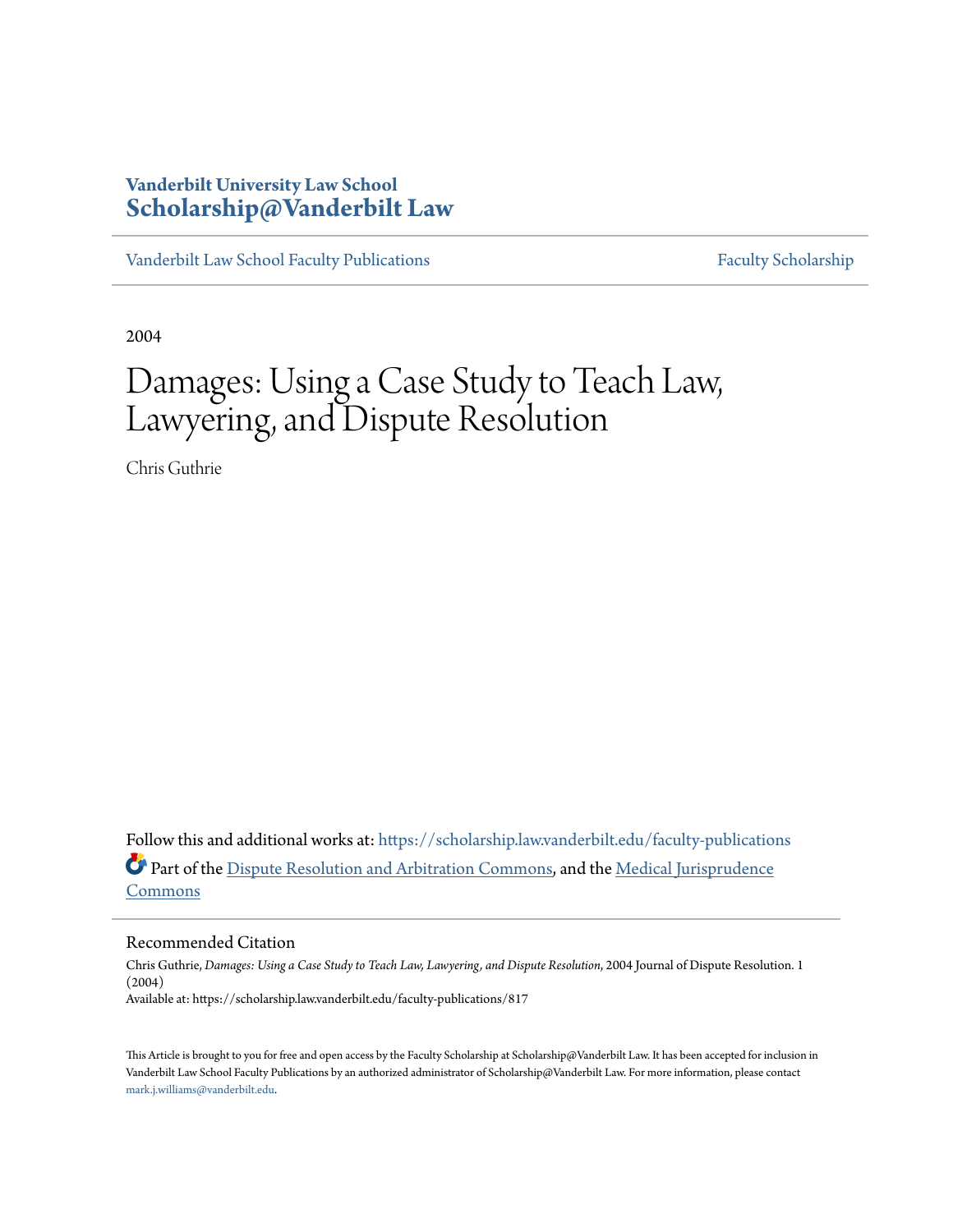# HEINONLINE

Citation: 2004 J. Disp. Resol. 1 2004

Content downloaded/printed from HeinOnline (http://heinonline.org) Wed Jun 6 14:48:41 2012

- -- Your use of this HeinOnline PDF indicates your acceptance of HeinOnline's Terms and Conditions of the license agreement available at http://heinonline.org/HOL/License
- -- The search text of this PDF is generated from uncorrected OCR text.
- -- To obtain permission to use this article beyond the scope of your HeinOnline license, please use:

 https://www.copyright.com/ccc/basicSearch.do? &operation=go&searchType=0 &lastSearch=simple&all=on&titleOrStdNo=1052-2859



Retrieved from DiscoverArchive, Vanderbilt University's Institutional Repository

This work was originally published as Melody Richardson Daily, Chris Guthrie & Leonard L. Riskin, Damages: Using a Case Study to Teach Law, Lawyering, and Dispute Resolution in 2004 J. Disp. Resol. 1 2004.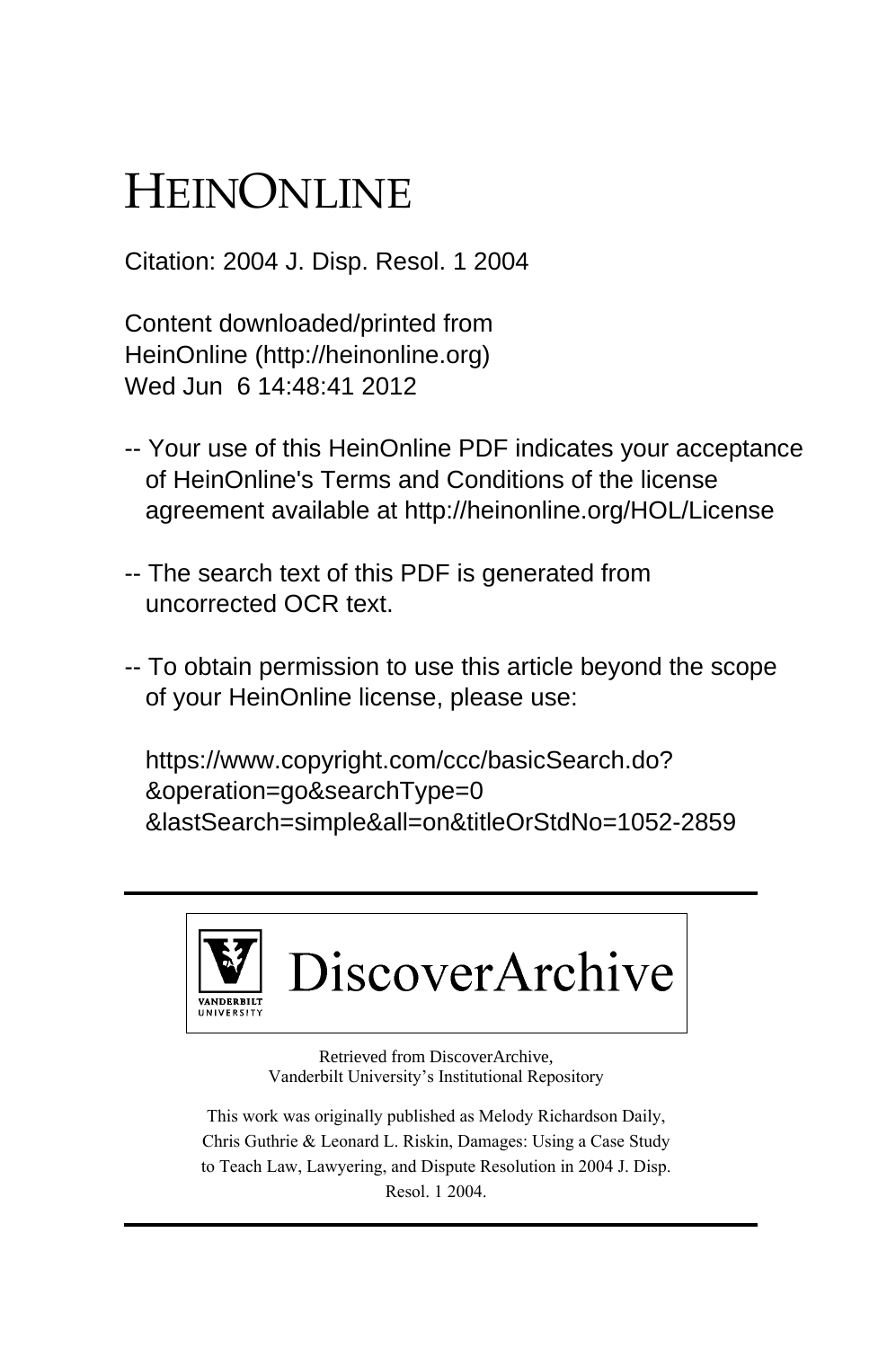### **JOURNAL OF DISPUTE RESOLUTION**

**VOLUME 2004** NUMBER 1

### **SYMPOSIUM**

## *Damages:* **Using a Case Study to Teach Law, Lawyering, and Dispute Resolution**

*Melody Richardson Daily, Chris Guthrie & Leonard L. Riskin*

#### **I. INTRODUCTION**

Legal narratives put flesh on the bones of the eviscerated appellate case reports; they allow us entry into the subjective experiences of the actors (including lawyers, clients, parties, judges, clerks, victims, law enforcers and those affected by the law) and they demonstrate the "aftereffects" or consequences of legal decision-making and action.'

One of the primary goals of the Center for the Study of Dispute Resolution (CSDR) at the University of Missouri-Columbia School of Law has been to develop innovative and alternative teaching models that prepare law students to be better, more responsive lawyers and to broaden the philosophical maps (or mental models or mind sets) with which they approach their work.

Although the traditional model of legal education has many virtues, it also has limitations. Among other things, the traditional model places excessive emphasis on appellate court decisions, ignores the methods that most people use to resolve their disputes, disregards the "law in action" by downplaying the way legal regimes affect the people involved, and alienates a significant number of law students.

With funding from the William and Flora Hewlett Foundation, $2$  seven law school faculty members<sup>3</sup> and one practicing attorney<sup>4</sup> recently developed and

I. Carrie Menkel-Meadow, Forward, Telling Stories in School: Using Case *Studies and Stories* to Teach Legal Ethics, 69 FORDHAM L. REV. 787, 788 (2000).

<sup>2.</sup> The grant proposal that made this project possible was written by Chris Guthrie, *infra* note 3, Leonard L. Riskin, *infra* note 3, and James Levin, Associate Director of the Center for the Study of Dispute Resolution, University of Missouri-Columbia.

<sup>3.</sup> Five of the originators currently teach at the University of Missouri-Columbia School of Law: Melody Richardson Daily, Clinical Professor of Law and Director of Legal Research & Writing; Stephen D. Easton, Associate Professor of Law; Philip G. Peters, Jr., Associate Dean for Faculty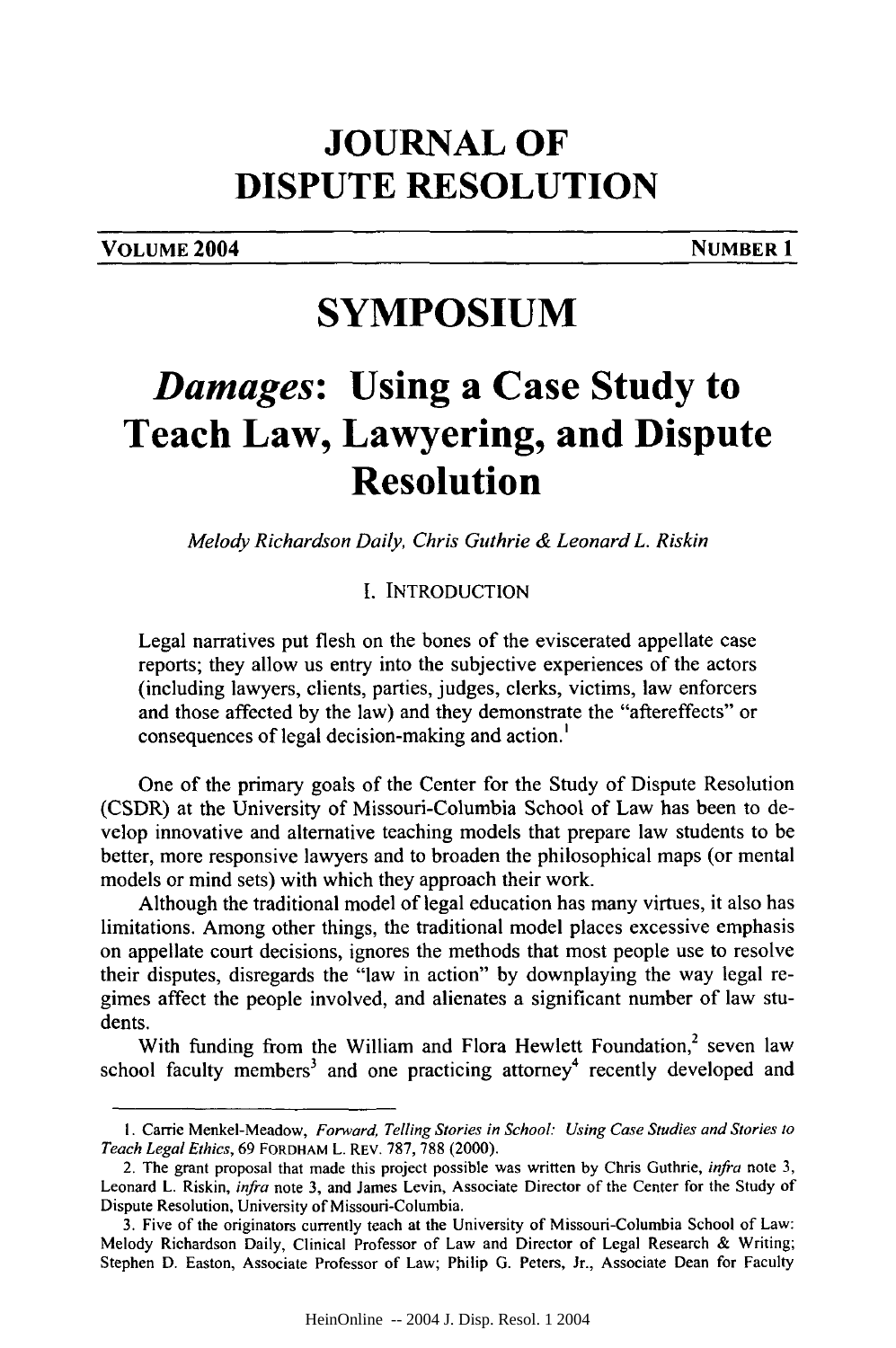taught a wholly new kind of law course based on an already published case study, *Damages: One Family's Legal Struggles in the World of Medicine*,<sup>5</sup> by Barry Werth, an investigative reporter who spent several years researching to write the book. *Damages,* an in-depth account of a medical malpractice case, presents the perspectives of the injured family, the defendant physician, the lawyers, and the three mediators. In this Introduction, we provide a summary of Werth's book, explain why we decided to create a course based on his book, describe the course (which we have taught twice), and suggest ways that other law schools might use the course materials we developed, which are featured in this symposium.<sup>6</sup>

#### II. *DAMAGES,* THE BOOK

In 1998, Barry Werth published *Damages.* As the subtitle suggests, *Damages* tells the story of one family, Donna and Tony Sabia, and their heroic efforts to care for their son, Little Tony. On March 30, 1984, the nurse-midwife who conducted Donna Sabia's prenatal checkup at the Norwalk Hospital maternity clinic assured Donna that she was doing great. Two days later, Donna gave birth to twin sons. One, Michael James, was stillborn, and the other, Tony John (Little Tony), was severely brain damaged. The attending obstetrician was Dr. Maryellen Humes, who met Donna for the first time in the maternity suite.

Although Little Tony suffered profound disabilities-spastic quadriplegia, cerebral palsy, cortical blindness, grand mal seizures, and severe mental retardation-for two years his parents failed to understand the extent of his injuries and continued to hope that their son's condition would improve. Then, at a summer camp for children with disabilities, Donna met Mary Gay, a mother who had previously sued Humes because of her child's birth injuries. Gay told Donna that she had a responsibility to Little Tony to have an attorney review the case, and she referred Donna to Gay's attorneys, Koskoff, Koskoff & Bieder, the leading plaintiffs medical malpractice firm in Connecticut.

On March 2, 1987, the Koskoff law firm filed suit in the Superior Court in Bridgeport, Connecticut, on behalf of Donna and Little Tony, based on claims of negligence against Norwalk Hospital and Humes. The complaint alleged that Norwalk Hospital was negligent for failing to treat Donna's pregnancy as highrisk, for failing to have adequate procedures for twin pregnancies, and for failing to follow the procedures it did have in place. The complaint also alleged the hos-

Research & Development and Ruth L. Hulston Professor of Law; Leonard L. Riskin, C.A. Leedy Professor of Law and Isidor Loeb Professor of Law; and Rodney J. Uphoff, Associate Dean for Academic Affairs and Elwood Thomas Missouri Endowed Professor of Law. Two of our colleagues are now at other law schools: Chris Guthrie, Professor of Law, Vanderbilt University Law School; Robert H. Jerry, **11,** Dean and Levin, Mabie and Levin Professor of Law, University **of** Florida Levin College of Law.

<sup>4.</sup> Douglas R. Richmond, Senior Vice President, Aon Risk Services-Professional Services, Chicago, IL.

<sup>5.</sup> BARRY WERTH, **DAMAGES: ONE** FAMILY'S **LEGAL STRUGGLES IN** THE WORLD OF MEDICINE (1988).

<sup>6.</sup> We appreciate the *Journal of Dispute Resolution's* decision to make our course materials available to others by publishing them in this symposium edition. Our special thanks go to the editors of *the Journal,* especially Alyson Carrel, Editor in Chief, whose gentle nudging and excellent editing transformed course materials into articles.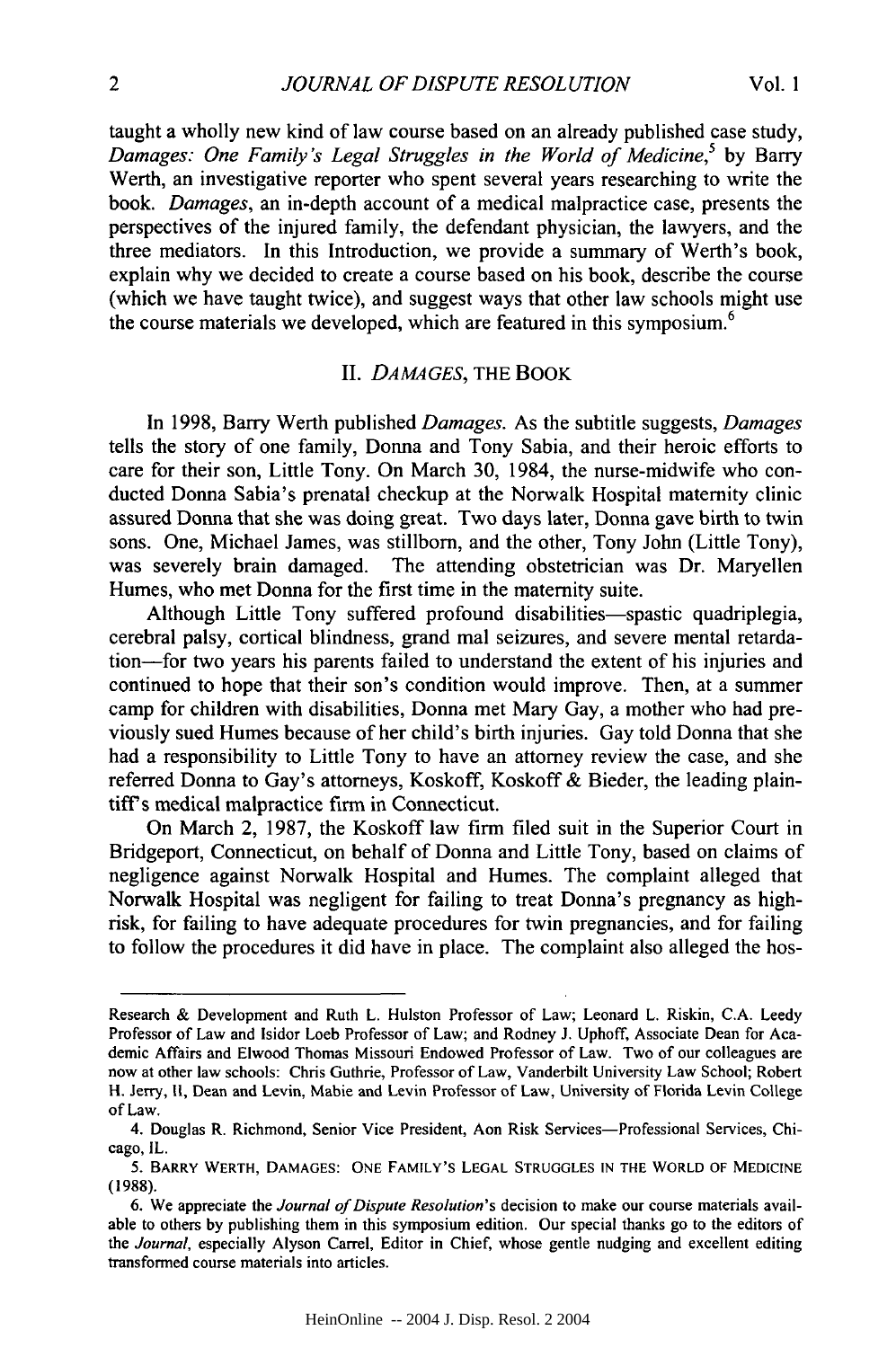3

pital was negligent for providing nurse-midwives rather than physicians, for ignoring the fact that the fetal heartbeat was not audible on admission, for delaying the ultrasound and not ordering a C-section, and for not arranging to have a physician attend Donna as soon as she arrived at the hospital. The claim against Humes alleged that because she did not adequately monitor Donna and did not deliver the twins by C-section, she failed to meet the appropriate medical standard of care.

In reality, neither side knew the precise cause of Little Tony's condition, nor whether Humes or the hospital employees could have done anything to prevent the tragic outcome. The case dragged on for years as the attorneys investigated facts, deposed expert witnesses, and developed legal theories and defenses. Meanwhile, the parties on both sides suffered emotionally and financially-Tony and Donna struggling to provide Little Tony with the care he needed, and Humes fighting to clear her name and prove that she did nothing to harm Little Tony.

In an attempt to settle the lawsuit without going to trial, the lawyers engaged in a series of demands, offers, counteroffers, and negotiations. In 1991, in the case against the hospital, the Sabias' lawyers demanded a total of \$15 million; the hospital's insurance company (Travelers) offered \$5 million. Then, in February 1992, the Sabias' case against Humes settled when her insurance company (St. Paul Fire & Marine) paid \$1.35 million, which left the hospital as the only defendant. In continuing efforts to reach an agreement, the attorneys twice engaged in mediation; the first mediation was unsuccessful, $\frac{7}{1}$  but the second mediation led to a settlement with the hospital for  $$6.25$  million.<sup>8</sup>

#### III. CREATING THE COURSE

Shortly after *Damages* was published in 1998, Chris Guthrie proposed that the CSDR faculty create a plan to include the book in the law school curriculum, and Len Riskin enthusiastically supported the concept. Chris and Len then agreed to co-organize the new course,  $9$  seek financial support for the project, and recruit faculty to participate. Faculty recruitment was easy. Reading the book convinced us that Werth had written the perfect law school text, an extended case study that would enable students to examine a wide variety of discrete topics-narrative, client counseling, negotiation, mediation, litigation, insurance law, medical malpractice, and professional responsibility-in the context of a real case. We considered three features of the book particularly significant.

First, *Damages* provides a rare opportunity to examine dispute resolution processes other than trials, a fact that distinguishes it from two other excellent

<sup>7.</sup> The first mediation was conducted in September 1993 by David Ferguson, a full-time nonlawyer mediator who had resolved almost 1,000 disputes (an eighty-five percent success rate) in his ten years of practice. WERTH, *supra* note 5, at 299.

<sup>8.</sup> The second mediation was conducted in December 1993 by co-mediators Stanley Jacobs and Tony Fitzgerald. *Id.* at 342-43. Stanley Jacobs was a successful New Haven plaintiffs' attorney, "best known for winning the largest birth injury verdict in state history." *Id.* at 342. Tony Fitzgerald was a respected New Haven trial lawyer best known for his corporate defense work. *Id.* at 343.

<sup>9.</sup> We owe a huge thanks to their research assistant, Donna Pavlick, who is now Assistant Dean of Admissions at the University of Missouri-Columbia School of Law, but was then a graduate student in our LL.M. Program in Dispute Resolution. Dean Pavlick prepared a proposal for structuring the course, a time line showing the events chronicled in *Damages,* and a chart identifying all the attorneys involved in the case. *See* Donna L. Pavlick, *Summary of Damages,* 2004 J. DISP. RESOL. **11.**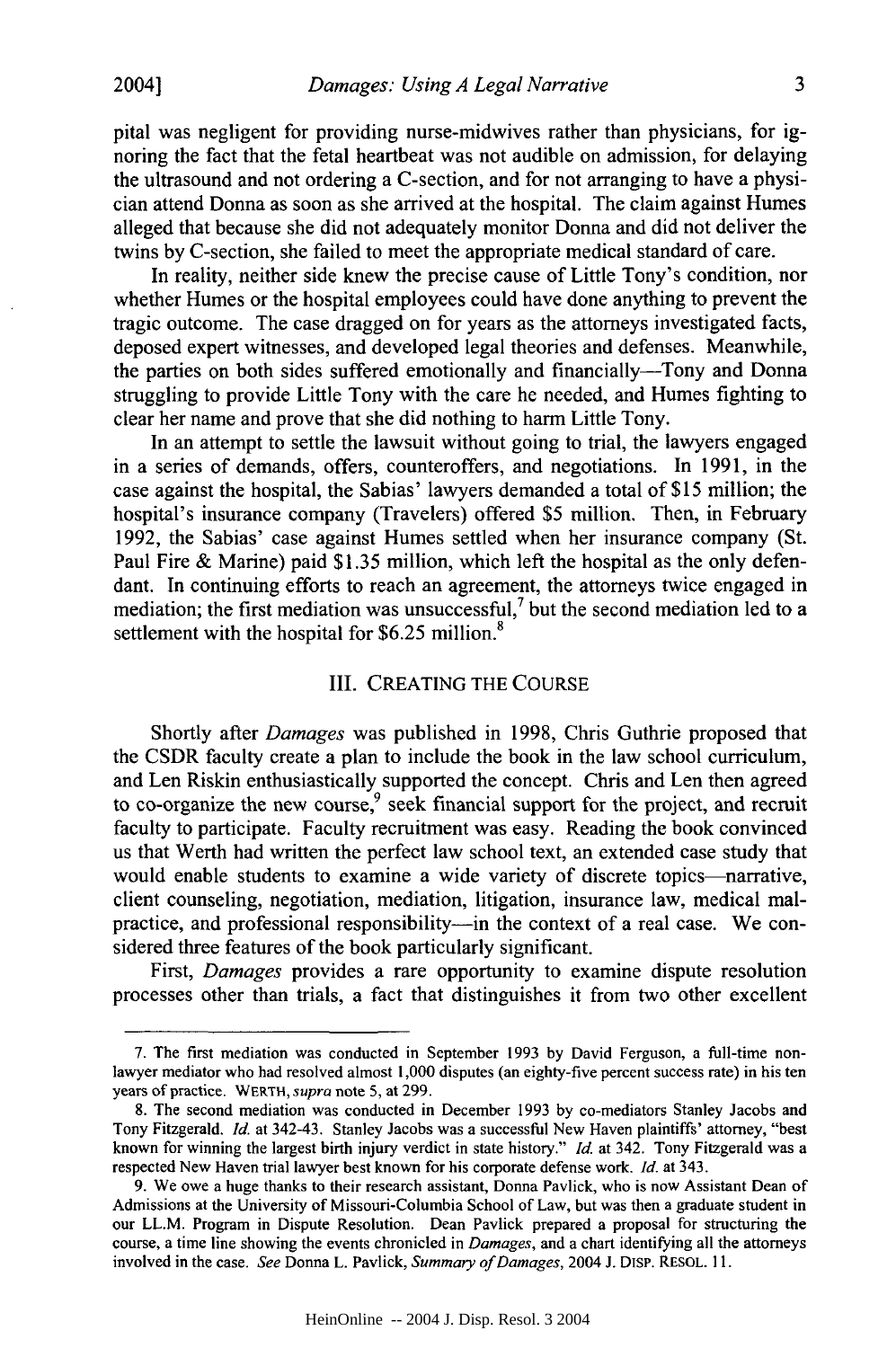legal narratives, *A Civil Action*<sup>10</sup> and *The Buffalo Creek Disaster*,<sup>11</sup> both of which have become standards in many law schools.<sup>12</sup> Because the *Sabia* case settled before trial, it is typical of the vast majority of modem lawsuits. *Damages* reflects that reality **by** presenting detailed descriptions of several dispute resolution processes that are now routine for attorneys (even for those who consider themselves trial attorneys)—negotiation, mediation, and settlement discussions.<sup>13</sup>

Second, *Damages* shows the human costs of a lawsuit-the damage inflicted on both plaintiffs and defendants. Because Werth was permitted to interview parties and attorneys on both sides of the dispute, $^{14}$  he is able to describe the case from multiple perspectives, an approach that provides an unusually balanced, complex, and realistic picture. Readers see that, like most lawsuits, the *Sabia* case is not one in which the forces of good are arrayed against the forces of evil.<sup>15</sup> Instead, good people find themselves on opposite sides of the lawsuit. On one side are the Sabias, loving parents who are nearly overwhelmed by astronomical medical bills and by the physical and emotional strain of providing around-theclock care for a child who cannot walk, sit up, talk, or eat.<sup>16</sup> On the other side is Humes, a dedicated doctor who is confident that she did nothing to harm the Sabias' babies, $17$  and who is devastated by the lawsuit's damage to her professional reputation. Most readers find themselves empathetic to both.<sup>18</sup>

13. These detailed accounts provided context for classroom discussions of questions such as these: Why did it take five years to reach a settlement with Humes and almost seven years to settle with the hospital? Why was the first mediation unsuccessful? Could the attorneys have been more effective as negotiators or as mediation advocates? Would a trial have been a better way to resolve this lawsuit?

14. Werth began his research for this book only after the Sabias had settled their cases against Humes and Norwalk Hospital. In "A Note on Sources," Werth explains how he persuaded first the Sabias, then Humes, and finally Norwalk Hospital to tell him their stories and to authorize their attorneys to discuss the case with him. WERTH, *supra* note **5,** at 378-79.

15. In contrast, *A Civil Action* was written from the perspective of the plaintiffs and the plaintiffs' attorneys, and *Buffalo Creek Disaster* was written by the attorney for the plaintiffs.

16. The Sabias also have three daughters, Shannon (who is older than Little Tony), Heather Rose, and Dayna (who are both younger than Little Tony).

17. The book supports her view. Norwalk Hospital's ob-gyn peer review committee concluded that Humes' "conduct had been appropriate under the circumstances." WERTH, *supra 5,* at 50. Dr. Kurt Benirschke, a pathologist hired by the plaintiffs because he was recognized as an expert on the placentas of twins, concluded that the "damage to Little Tony was over before [Humes] arrived." *Id.* at 217. Even Donna "bore [Humes] no malice, nor did she blame her for what happened," *id* at 210, and Tony "thought Humes was an unfortunate bystander, which made her, regrettably for her, a convenient target." Id. at **211.**

18. Werth's focus on the Sabias and Humes led to spirited classroom responses to questions such as these: Are lawsuits the best way to compensate children born with severe disabilities? Do malpractice

**<sup>10.</sup>** JONATHAN HARR, A CIVIL ACTION (1995).

<sup>11.</sup> GERALD M. STERN, THE BUFFALO CREEK DISASTER (Vintage Books 1977) (1976).

<sup>12.</sup> Harr's book is frequently used in civil procedure courses, often in conjunction with a textbook that includes a number of case file documents. *See* LEWIS A. GROSSMAN **&** ROBERT G. VAUGHN, A DOCUMENTARY COMPANION TO A CIVIL ACTION (rev. ed. 2002). Two articles describing law school courses that require students to read *A Civil Action* are Raleigh Hannah Levine, *Of Learning Civil Procedure, Practicing Civil Practice, and Studying A Civil Action: A Low Cost Proposal to Introduce First- Year Law Students to the Neglected MacCrate Skills,* 31 SETON HALL L. REV. 479 (2000), and Joseph W. Rand, *Understanding Why Good Lawyers Go Bad: Using Case Studies in Teaching Cognitive Bias in Legal Decision-Making,* 9 CLINICAL L. REV. 731 (2003). Stem's book has also been featured in civil procedure courses, *see, e.g.,* Jason M. Schmieg, *Phrasing the Question: The Use of the Buffalo Creek Disaster in Teaching Civil Procedure,* 47 ST. LOUIS U. L.J. 149 (2003) (providing a student's perspective of the course), and in at least one pretrial litigation text, R. LAWRENCE DESSEM, PRETRIAL LITIGATION: LAW, POLICY, AND PRACTICE (3d ed. 2001).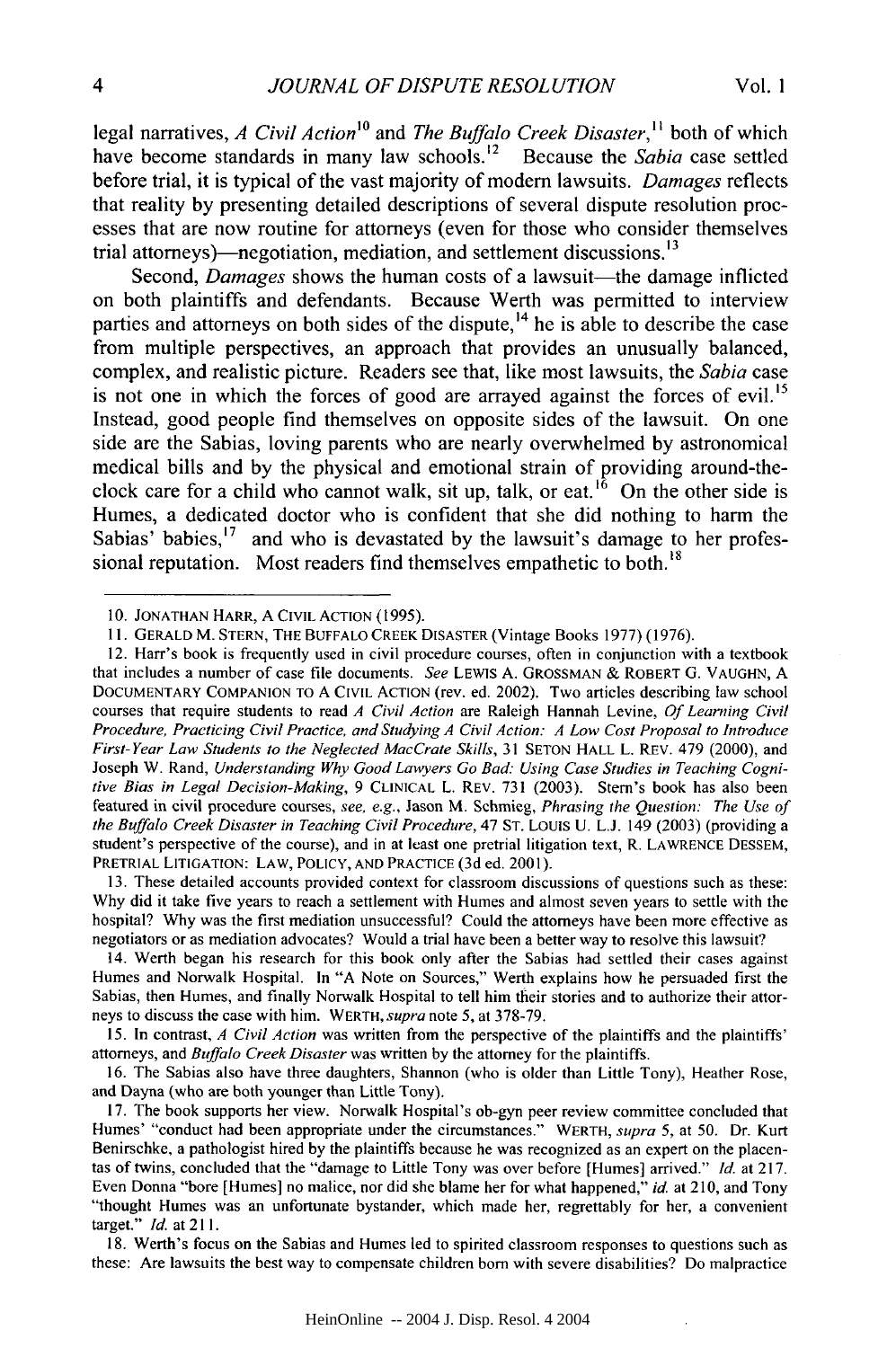Third, *Damages* presents a rare behind-the-scenes view of lawyers engaged in the representation of their clients. Readers have front-row seats at client interviews, internal law firm strategy meetings, negotiations between law firms, and other activities normally protected by confidentiality requirements. From this insider's vantage point, readers can watch experienced, successful attorneysboth plaintiff and defense-engage in the sometimes messy preparation of a highstakes case, a process that is far less linear and inevitable than the hindsight of appellate decisions might suggest. On the plaintiffs' side, readers can see the Koskoff firm first decide whether to accept the Sabias' case, then develop (and frequently modify) a coherent theory of causation, locate expert witnesses, hire a consultant to determine the lifetime cost of caring for Little Tony, prepare Tony and Donna for depositions, file offers of judgment, and finally help Tony and Donna decide whether to accept the hospital's settlement offer or take the case to trial. On the defense side, readers can observe the complicated relationships of attorneys hired by four different parties whose interests sometimes overlap and sometimes diverge-Humes; her insurer, St. Paul Fire & Marine Insurance Company; Norwalk Hospital; and its insurer, Travelers Insurance Company. Werth also highlights the interactions between the plaintiff and defense firms by allowing readers to move back and forth between law offices<sup>19</sup> to view the strategic planning sessions where attorneys attempt (often unsuccessfully) to predict their opponents' response to a number of possible moves. $20$ 

After agreeing to teach the course, the team teachers met several times to discuss the book and consider possible models for teaching it.<sup>21</sup> Ultimately we chose to create a seminar that would enable us to focus both on specific topics (such as the medical malpractice standard of care) and on broader issues: What is justice? Does our legal system provide justice for the victims of medical malpractice? Does it provide justice for doctors accused of medical malpractice? What role should various dispute resolution processes play in the legal system?

Each of us chose a topic<sup>22</sup> and wrote course materials designed to provide additional information and raise important questions.

suits achieve their goals-punishing doctors who are negligent, compensating victims injured by negligent doctors, and deterring future negligence? Can tort reform efforts (such as imposing caps on damages for pain and suffering) prevent the escalation of medical malpractice insurance rates and the cost of health care?

<sup>19.</sup> At one point readers learn that each side has located one or more expert medical witnesses whose testimony on the issue of causation would be perfect-for the opposing side. The Koskoff firm contacted obstetrical expert Dr. Edwin Gold, who reviewed the medical records but was unable "to find any wrongdoing" by Humes. *Id.* at 147. At the same time, the law firm representing Humes contacted a number of ob-gyns, all of whom were "uncomfortable with some part of Humes' story." *Id.* at 148.

<sup>20.</sup> These accounts raise fascinating questions. The attorney hired by St. Paul to defend Humes clearly represents Humes, but does the attorney represent only Humes? Or does the attorney represent both Humes and St. Paul? After the trial date is set and defense attorney Bill Doyle requests a threemonth continuance, does Michael Koskoff have an ethical obligation to oppose an extension that could hurt his clients?

<sup>21.</sup> One model would require all first-year students to read Damages, which would then be discussed in each first-year course. Another would incorporate Damages into one traditional course, such as Torts, Insurance Law, or Medical Malpractice.

<sup>22.</sup> One of us, Steve Easton, wrote about two topics, the litigation environment and expert witnesses. *See* Stephen D. Easton, *Damages: Expert* Witnesses, 2004 J. DIsP. RESOL. 37 [hereinafter Easton,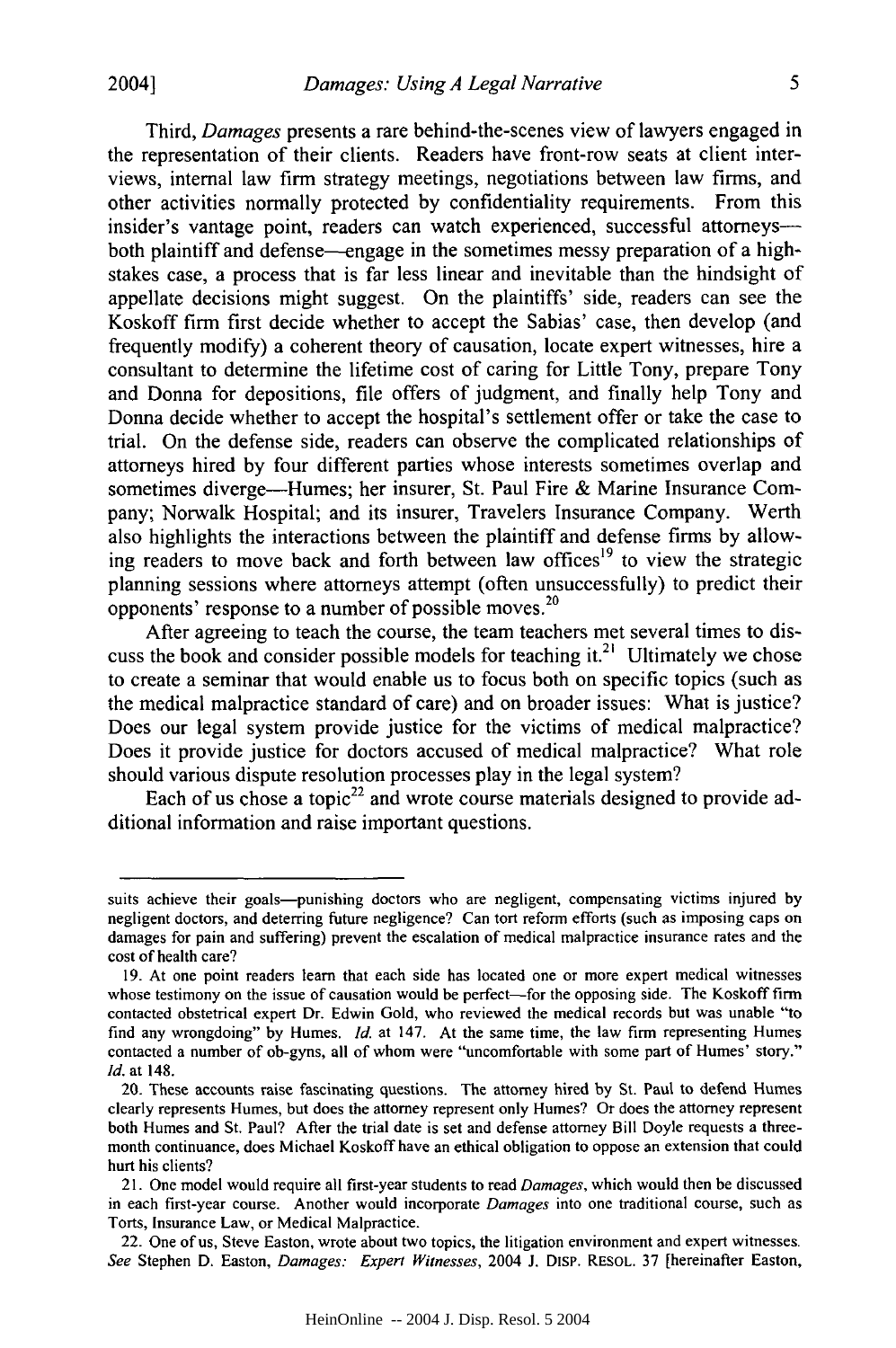#### IV. TEACHING DAMAGES (YEAR ONE)

We offered the *Damages* course for the first time in the winter semester of 2002.<sup>23</sup> Chris Guthrie and Len Riskin coordinated the course, and every team teacher attended all (or nearly all) of the classes taught by our colleagues. Although faculty initially intended to sit in as silent observers, some of us could not resist contributing our views, especially when they differed from those of the presenter. $24$ 

Students were required to read *Damages* and the course materials developed by the faculty team, to participate in a number of collaborative sessions teamtaught by participating faculty, and to write papers.<sup>25</sup> Class sessions focused on relevant legal topics and on dispute resolution, with a particular emphasis on the impact of the dispute on the parties and their lawyers. The course structure, which proved successful, replicates to some extent the experience of an attorney involved in a complex case, who must learn a variety of legal topics. We distributed the following course outline to our students. $26$ 

#### *Winter 2002 Damages Seminar*

- 1/17 Introduction (Guthrie)
- 1/24 No class held in order to allow students time to read *Damages*
- 1/31 *Damages* as Literature (Daily)-Reading Assignment: *"Damages* as Narrative," by Melody Richardson Daily<sup>27</sup>
- 2/7 Lawyer/Client Relationship (Uphoff)—Reading Assignment: "Relations between Lawyer and Client in *Damages:* Model, Typical, or Dysfunctional?," by Rodney J. Uphoff<sup>28</sup>
- 2/14 Medical Malpractice (Peters)—Reading Assignment: "The Reasonable Physician Standard: The New Malpractice Standard of Care?" by Philip G. Peters, Jr.<sup>29</sup>

*Experts];* Stephen D. Easton, *Damages: The Litigation Environment,* 2004 **J.** DisP. RESOL. 57. [hereinafter Easton, *Litigation]*

<sup>23.</sup> We limited class enrollment to twenty students.

<sup>24.</sup> Course evaluations indicated that students particularly enjoyed hearing faculty respectfully disagree with each other. We realized that-because most law school courses are taught by a single professor-students seldom observe any interaction between faculty members.

<sup>25.</sup> Each student submitted an argumentative paper ten to fifteen pages long that advanced and supported an original thesis related to *Damages.* Students could select from a list of topics we provided or choose their own subjects. Course grades were based on these papers.

<sup>26.</sup> The articles in this symposium are revised versions of our original course materials.

<sup>27.</sup> *See* Melody Richardson Daily, *Damages as Narrative,* 2004 **J.** DiSP. RESOL. 21.

<sup>28.</sup> *See* Rodney **J.** Uphoff, *Relations between Lawyer and Client in Damages: Model, Typical, or Dysfunctional?,* 2004 J. DiSp. RESOL. 145.

<sup>29. 34</sup> **J.** HEALTH L. 105 (2001).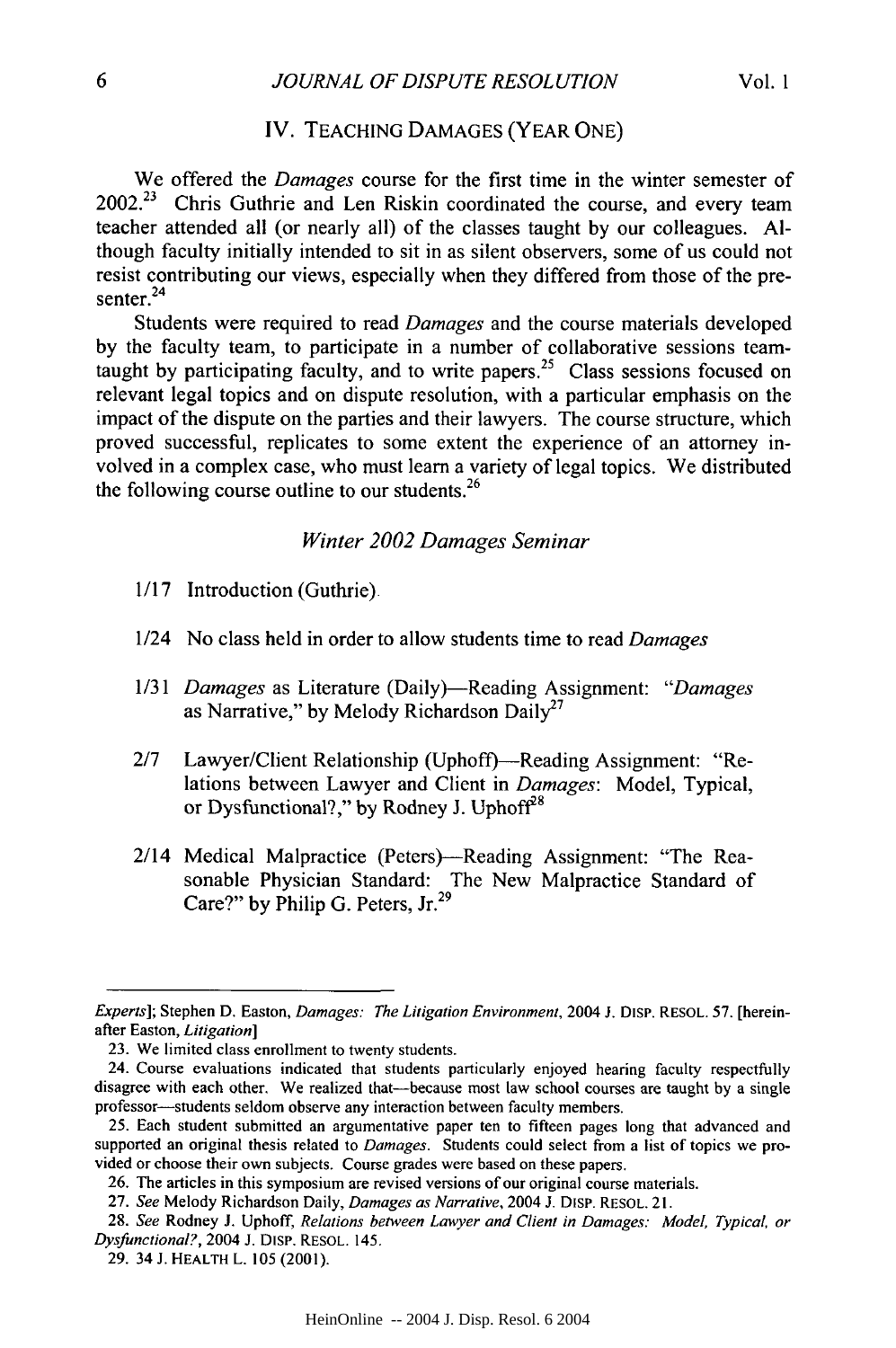- 2/21 Insurance Coverage (Jerry/Richmond)—Reading Assignment: "The Insurance Aspects of *Damages,"* by Robert H. Jerry, II, and Douglas R. Richmond<sup>30</sup>
- 2/28 Resolving the Dispute: Litigation and Experts (Easton)—Reading Assignment: *"Damages:* The Litigation Environment," by Stephen D. Easton,<sup>31</sup> and "Damages: Expert Witnesses," by Stephen D. Easton<sup>32</sup>
- 3/7 Resolving the Dispute: Negotiation/Settlement (Guthrie)-Reading Assignment: "Understanding Settlement in *Damages* (and Beyond)," by Chris Guthrie<sup>33</sup>
- 3/14 Resolving the Dispute: Mediation (Riskin)—Reading Assignment: "Teaching and Learning from the Mediations in *Damages,"* by Leonard L. Riskin<sup>34</sup>

At the end of the semester, students completed anonymous course evaluations, and they also met with the faculty to assess the course. Both the evaluations and the discussion indicated that students considered the course amazingly successful. The faculty agreed, $35$  and we decided to offer it again.

V. TEACHING *DAMAGES* (YEAR Two)

We taught the *Damages* course for the second time during the winter semester of 2003, using the same course materials, but modifying the course structure slightly. In response to students' suggestions, we increased the credit hours from one to two. This change doubled the number of class meetings, and we used some of the additional classes for student presentations of their papers. In addition, because it was not feasible for every faculty member involved in the project to attend every class meeting, Melody Daily coordinated the course and attended all the classes, while the other faculty members taught their individual units and visited additional classes whenever possible.

We also added one important component—we invited Tony Sabia, Barry Werth, and lawyers Michael Koskoff and Bill Doyle to our law school to discuss

<sup>30.</sup> *See* Robert H. Jerry, 11 & Douglas R. Richmond, *The Insurance Aspects of Damages,* 2004 J. Disp. RESOL. 107.

*<sup>31.</sup> See* Easton, Litigation, supra note 22.

*<sup>32.</sup> See* Easton, *Experts, supra* note 22.

<sup>33.</sup> *See* Chris Guthrie, *Understanding Settlement in Damages (and Beyond),* 2004 J. DisP. RESOL. 89.

<sup>34.</sup> *See* Leonard L. Riskin, *Teaching and Learning from the Mediations in Damages,* 2004 **J.** DISP. RESOL. 119.

<sup>35.</sup> Perhaps the best measure of the team teachers' enthusiasm for the course is the fact that we willingly teach it as an overload.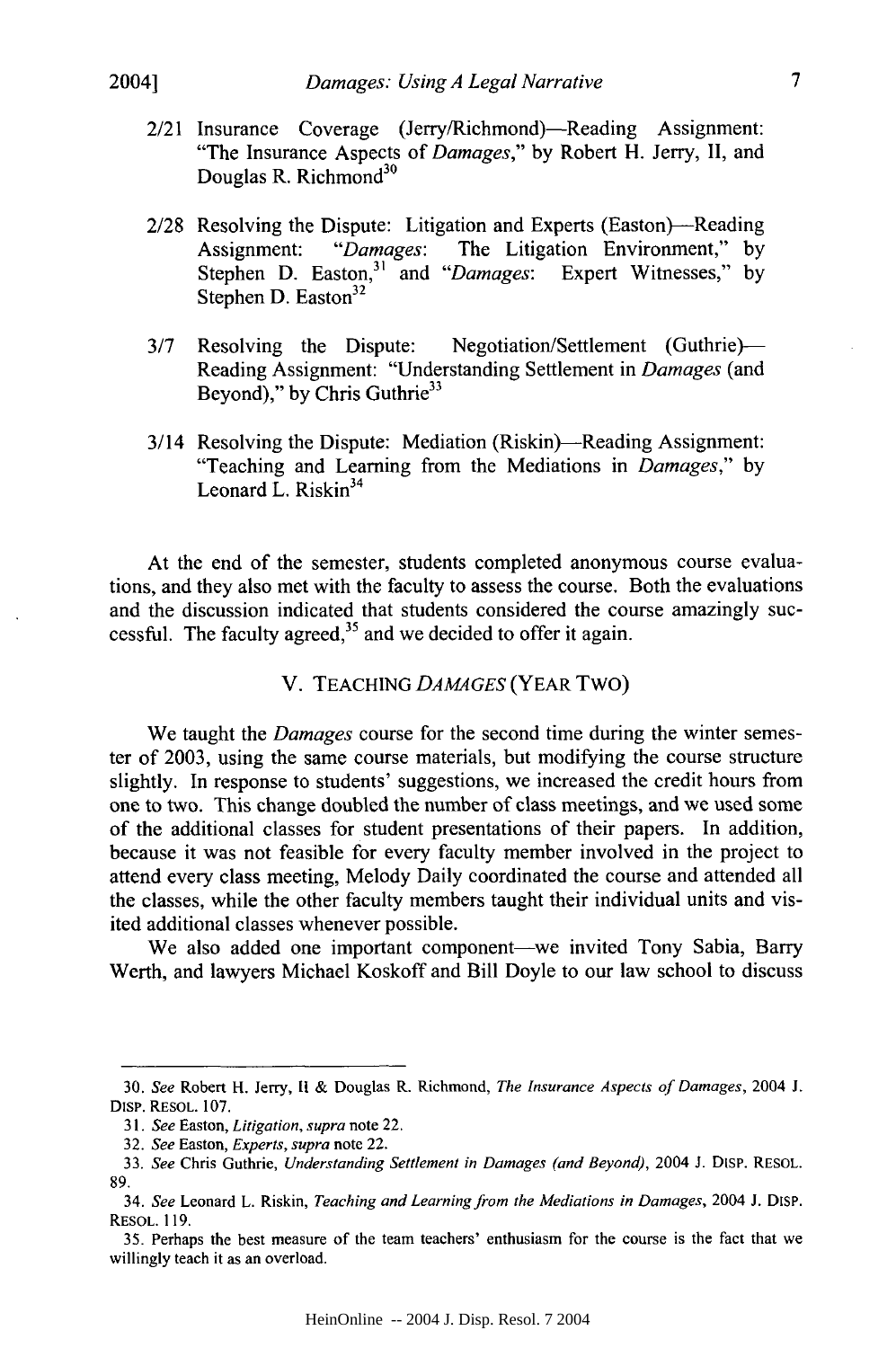the case,<sup>36</sup> and all four generously accepted our invitation to participate in two separate events.<sup>37</sup> The first event was an informal question-and-answer session with the students enrolled in the *Damages* course, and the second was a roundtable discussion, "When Law, Medicine, and Insurance Collide," a public event open to students and faculty from law, medicine, and journalism, as well as to practicing attorneys.<sup>38</sup> Our guests brought the course to life. Tony Sabia talked about his son Little Tony (who had just celebrated his nineteenth birthday), $39$  the good times (family vacations that, despite the logistical challenges, always include Little Tony and his aide) and the bad (the many operations and hospitalizations Little Tony has endured). His stories served as a dramatic reminder that no amount of money can solve all the problems faced by the family of a braindamaged child. Journalist Barry Werth told the fascinating story behind the story-how he wrote the book *Damages.* He described his search for a medical malpractice case that would allow him to explore the conflict between doctors and lawyers, and his efforts to persuade the parties to tell him their stories. Michael Koskoff and Bill Doyle demonstrated why they are successful trial attorneys both are charming, intelligent, articulate, well-informed, and thoughtful advocates who explained their positions clearly and persuasively. Even more important, because they are colleagues who clearly respect each other, they modeled the kind of civility we want our students to emulate.

At the end of the second year, our students again rated *Damages* as one of the best courses they had ever taken. All mentioned that they particularly valued the opportunity to meet Tony Sabia, Barry Werth, Michael Koskoff, and Bill Doyle. Students also praised a number of other features of the course. One student noted that law school seldom offers an opportunity to "put the pieces together, which this course did amazingly well." Another student mentioned that the course had taught him/her to appreciate the significance of facts. Several students remarked that they enjoyed the team-teaching approach, which enabled them to learn from professors with expertise in various areas of law.

We did not offer the *Damages* course during the 2003-04 academic year, but we will teach it again next year.<sup>40</sup>

<sup>36.</sup> We also invited Donna Sabia, but she was unable to attend. She and Tony were renewing their wedding vows to celebrate their twentieth wedding anniversary, and their daughters had planned a shower that conflicted with the date we had scheduled.

<sup>37.</sup> Sandra Kubal, CSDR's outstanding administrative assistant, organized the event. She booked airline flights, reserved hotel rooms, printed fliers advertising the presentation, distributed programs, ordered food for the reception following the roundtable, and handled all the other planning tasks.

<sup>38.</sup> With the participants' permission, we videotaped both the informal presentation in the classroom and the public roundtable discussion. We plan to edit these tapes and produce a document that we can show in future courses and share with other law schools.

<sup>39.</sup> Determining Little Tony's life expectancy was crucial for predicting the cost of his lifetime care. Dr. Robert Greenstein, a professor of pediatrics who Travelers paid to evaluate Little Tony, predicted that the boy (then five years old) could live to be thirty-eight. WERTH, supra note 5, at 128. Another defense expert, pediatric neurologist Dr. Herbert Grossman, stated that statistical studies indicate that a child with disabilities as severe as Little Tony's probably would live only four or five more years. *Id.* at 332. Dr. Lawrence Kaplan, an expert hired by the plaintiffs to examine Little Tony, concluded that Little Tony had a normal life expectancy. *Id.* at 333.

<sup>40.</sup> Next year, near the end of the semester, we will schedule a panel presentation that includes all the team teachers, which should provide some of the faculty interaction we lost the second year.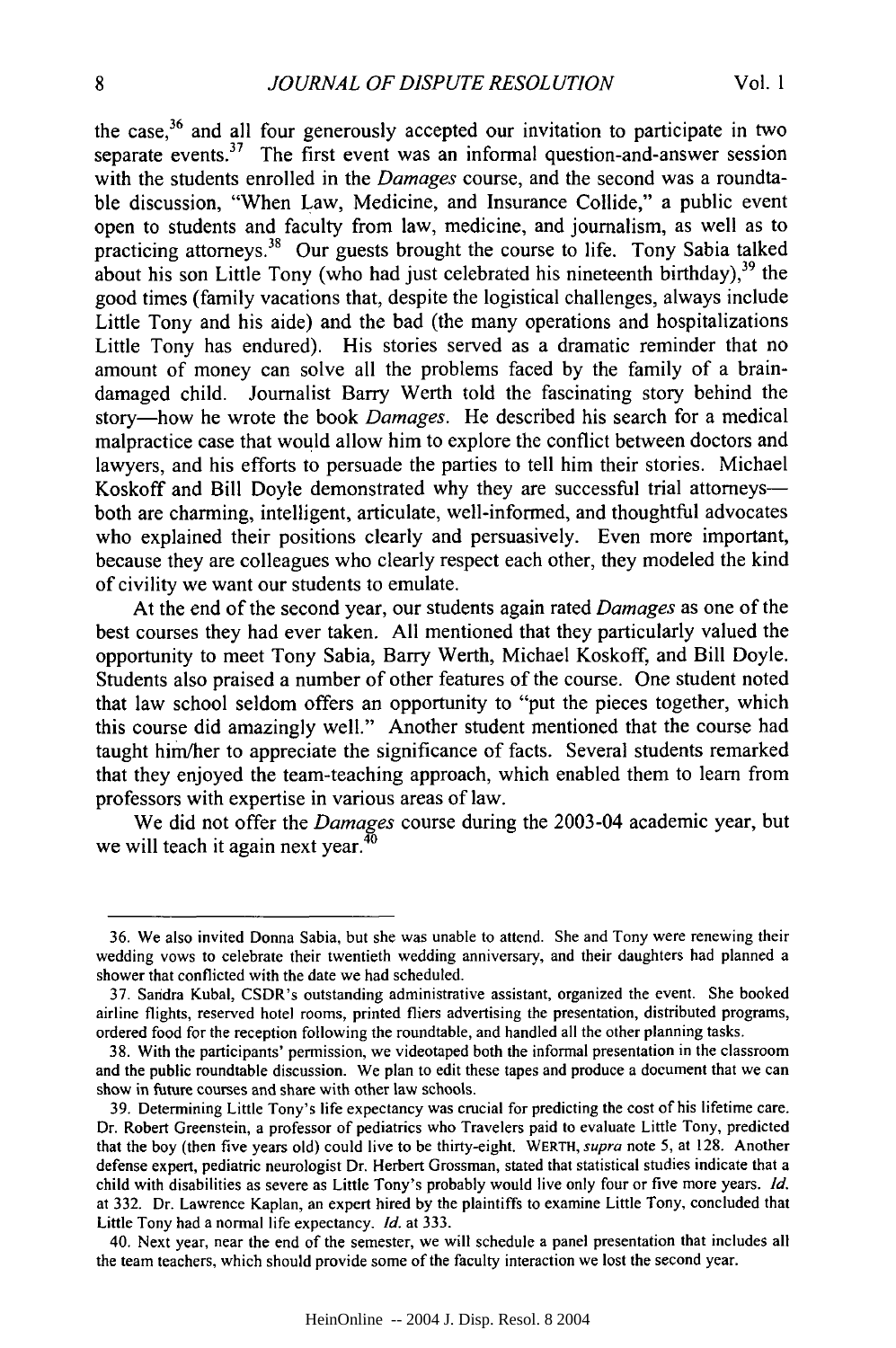#### VI. TEACHING *DAMAGES* AT OTHER LAW SCHOOLS

Those of us who taught this course found the experience rewarding. We enjoyed teaching with our colleagues and learning from them, and we were gratified by our students' enthusiastic response to the course. We encourage other law schools to teach *Damages,* a book that provides lessons seldom offered in traditional casebooks. *Damages* shows the impact of lawsuits on real people, it illustrates a variety of dispute resolution processes, it demonstrates the breadth of knowledge and range of lawyering skills that good attorneys must develop, andby placing a dispute in context-it provides students with both a broader and deeper understanding of law.

Although we consider the *Damages* course an outstanding success, we recognize the challenges of replicating it elsewhere. Adding any new course requires a serious commitment of resources, most notably the faculty time required to plan the course, develop instructional materials, and teach the course. We hope that other faculty interested in teaching *Damages* can reduce their course preparation time by using some, or all, of the articles in this symposium. In addition, faculty can reduce each teacher's teaching time by organizing the course as we did-as a series of classes taught by several people.<sup>41</sup> That approach still requires that someone organize the course, a task that involves finding professors who want to team-teach the course, scheduling the course at a time that does not conflict with the professors' other courses, arranging a presentation schedule that works for everyone, and persuading one of the faculty to coordinate the course and grade student papers.

We, of course, think the course is well worth the effort. We hope that our ex-<sup>42</sup> perience and the materials we developed will encourage others to use *Damages* to enhance students' understanding of law, lawyering, and dispute resolution and to stimulate a dialogue about resolving disputes without inflicting heavy emotional tolls on all the participants.

<sup>41.</sup> Ideally, we would add an obstetrician to our teaching team. When we taught the course the second time, one of our law students, a nurse, educated all of us about medical terms, nursing protocols, and hospital procedures.

<sup>42.</sup> We are aware of three other law schools that are using Damages. Tom Baker, University of Connecticut, School of Law, requires the book for his Torts course to illustrate the importance of insurance in torts. Tom Baker, Teaching Real *Torts: Using Barry Werth's Damages in the Law School Classroom,* 2 NEV. L.J. 386 (2002). Christine D. Ver Ploeg, William Mitchell College of Law, uses the book in her Torts **11** course to examine negligence principles. She also assigns pairs of students to represent the parties (the plaintiff, the defendant doctor, and the defendant hospital) in an arbitration conducted by an upper-level student. Myra G. Orlen and Jeanne M. Kaiser, Western New England College, School of Law, use the facts and procedure described in *Damages* as the backdrop for their students' writing assignments in first-year Legal Research & Writing. For example, one assignment requires students to examine the viability of the mother's claim for negligent infliction of emotional distress, which is left unresolved in the book.